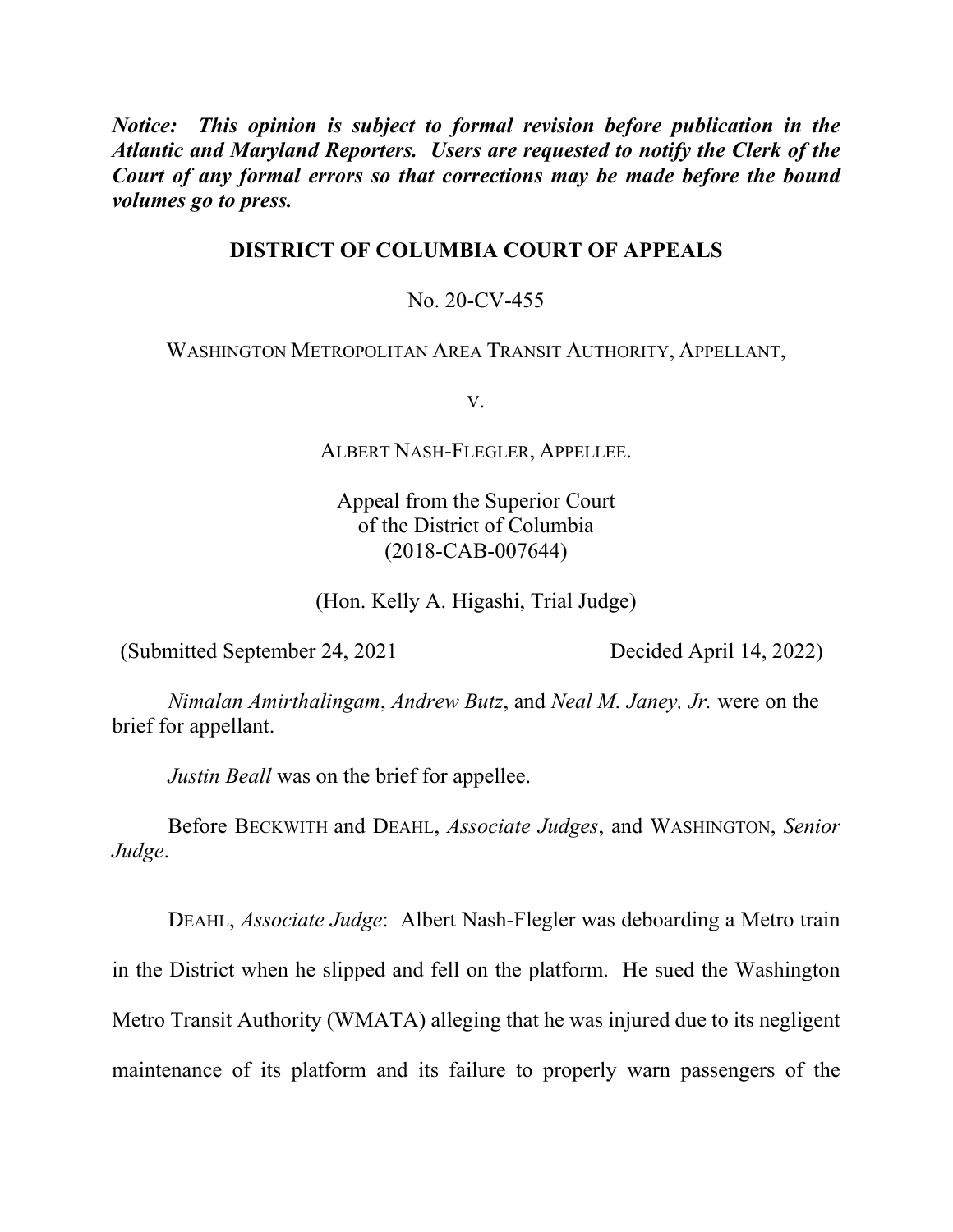platform's icy and slippery condition. WMATA moved for summary judgment arguing, among other things, that sovereign immunity insulated it from suit. The trial court granted summary judgment on the negligent maintenance claim, but denied summary judgment on the failure-to-warn claim, concluding that sovereign immunity did not bar that claim from proceeding to trial.

WMATA now challenges the trial court's denial of its sovereign immunity defense to Nash-Flegler's failure-to-warn claim in this interlocutory appeal. WMATA first argues that the denial of sovereign immunity is an immediately appealable order under the collateral order doctrine. That is an issue of first impression for this court, and we agree with WMATA that the rejection of its sovereign immunity defense is an appealable interlocutory order. *See Abdulwali v. WMATA*, 315 F.3d 302, 305 (D.C. Cir. 2003); *KiSKA Constr. Corp. v. WMATA*, 167 F.3d 608, 610-11 (D.C. Cir. 1999). WMATA next argues that sovereign immunity precluded Nash-Flegler's suit from proceeding, because his failure-to-warn claim challenged a discretionary decision that was "susceptible to policy judgment," bringing it within sovereign immunity's protections. We disagree and affirm the trial court's denial of summary judgment on the failure-to-warn claim.

2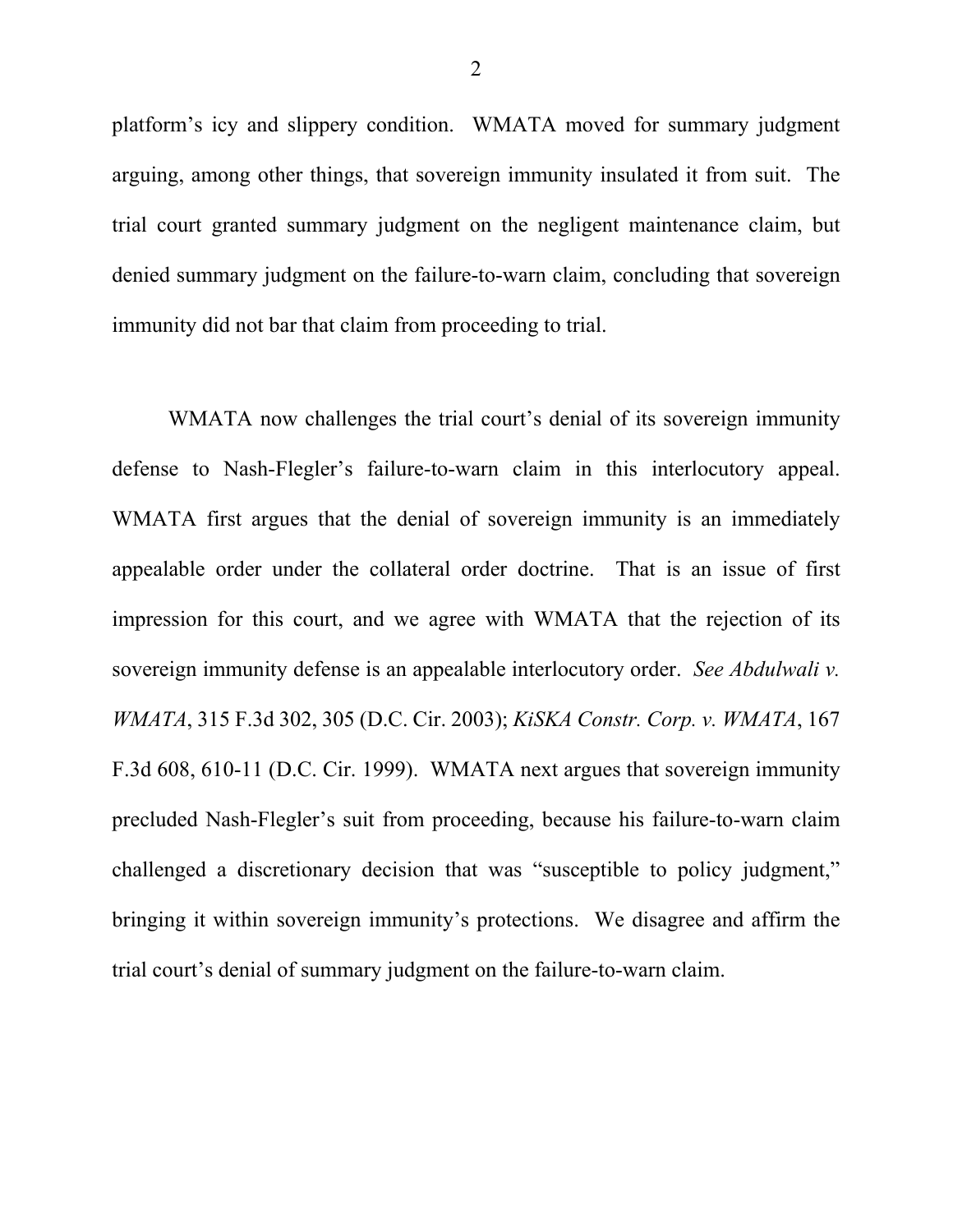**I.**

Albert Nash-Flegler exited a train at WMATA's Deanwood station late one December night. He immediately slipped and fell on ice that had accumulated on the platform. Although WMATA had placed one yellow warning cone on the platform near the escalator, Nash-Flegler did not see it prior to his fall. Nash-Flegler sued WMATA, claiming he was injured due to WMATA's negligent failure to: (1) maintain the platform by keeping it free of ice, and (2) properly warn passengers of slippery conditions on the platform. WMATA moved for summary judgment on both claims, which the trial court granted as to the negligent maintenance claim, a ruling that is not challenged on appeal. The trial court denied summary judgment on the failure-to-warn claim, and WMATA appeals that ruling.

The trial court rejected WMATA's argument that it was entitled to sovereign immunity from the failure-to-warn claim. The court reasoned that WMATA had a duty to warn Nash-Flegler of slippery conditions on its platforms when those conditions were "not as open and obvious" to him as they were to WMATA. It rejected WMATA's argument that it was insulated from the suit challenging its employee's decision to place a solitary yellow cone in the midst of a long Metro platform. In the court's view, although sovereign immunity might protect WMATA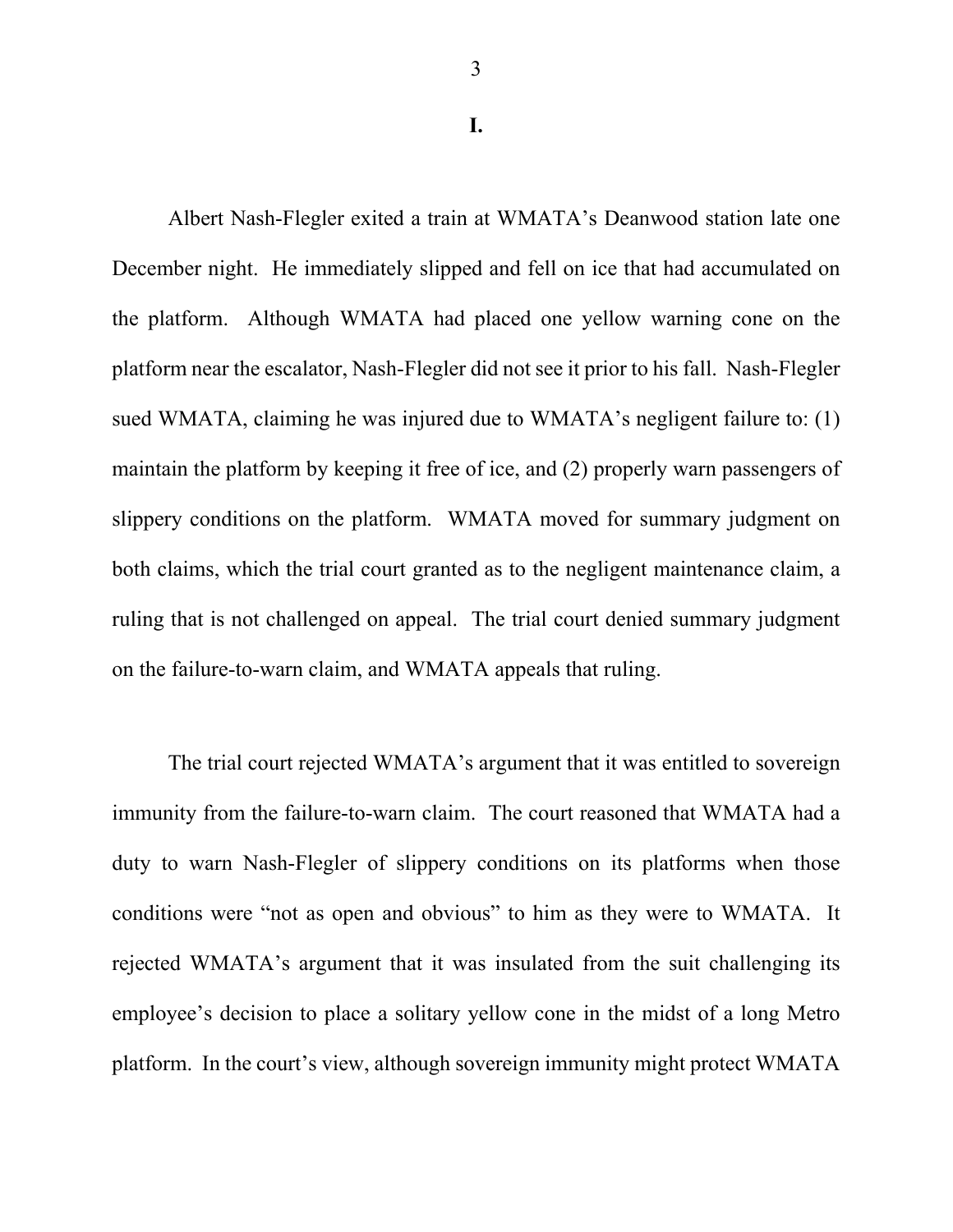from a suit challenging the adequacy of warnings that are actually provided, this suit alleged an outright failure to provide any warnings because it was unclear whether passengers could even "see the yellow warning cone on the station platform when they exited the train." For that reason, the court likened this case to one in which we held that sovereign immunity did not insulate WMATA from a failure-to-warn suit where WMATA provided no warnings and "did not provide a policy rationale for its decision not to warn." *WMATA v. Barksdale-Showell*, 965 A.2d 16, 22 n.4 (D.C. 2009). On the same grounds, the court found this case unlike *Abdulwali*, in which the D.C. Circuit held that WMATA had sovereign immunity from a suit that challenged not an outright failure to warn but "the design of [warning] signs" and "the adequacy of the signs' warning." 315 F.3d at 305.

WMATA moved for reconsideration, asserting several potential policy rationales that might have conceivably informed its agent's decision to place a single cone on the Metro platform, including a desire to avoid tripping hazards and passenger bottlenecks. WMATA did not assert that those rationales in fact informed its agent's decision to place a single cone on the platform, but instead argued that the decision about where to place the cone was "the type of decision that implicates economic and policy judgment," which in its view is sufficient to trigger sovereign immunity's protections. The trial court disagreed, reasoning "that an issue of fact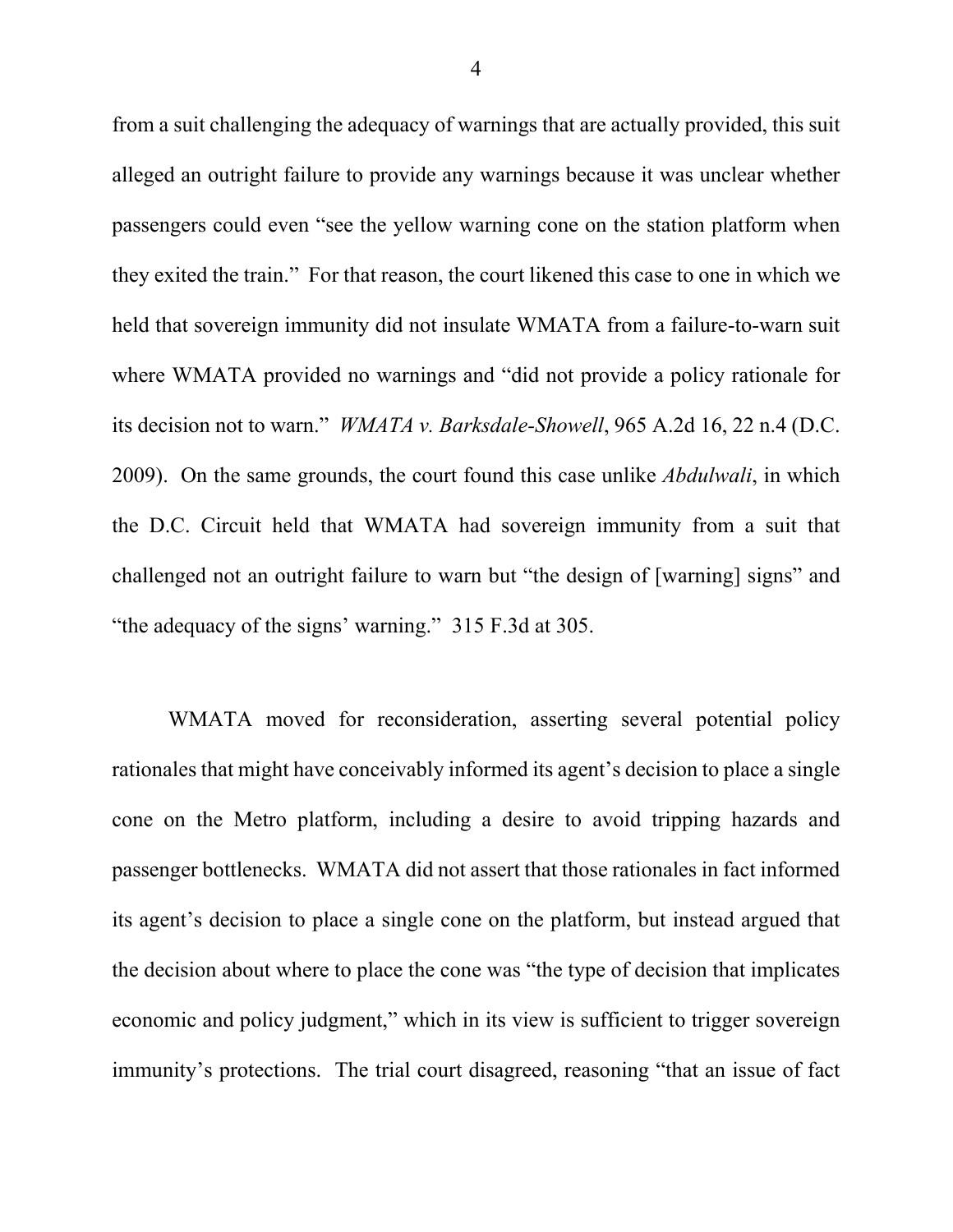remains over whether [Nash-Flegler] could see the warning cone before he fell" and that, if he could not, WMATA was not immunized from the failure-to-warn claim. The court further noted that "WMATA's policy arguments regarding the placement of cones were raised only in its Motion to Reconsider and are not supported anywhere in the record."

WMATA appealed the trial court's denial of summary judgment and its denial of the motion for reconsideration. After WMATA noted its appeal, this court sua sponte ordered the parties to address whether the trial court's denial of sovereign immunity was an appealable order under the collateral order doctrine.

### **II.**

We first must address the threshold question of whether we have jurisdiction to entertain this appeal from an interlocutory order denying WMATA's claim to immunity. Because we conclude that the order is appealable, we then address WMATA's challenge to the trial court's denial of sovereign immunity.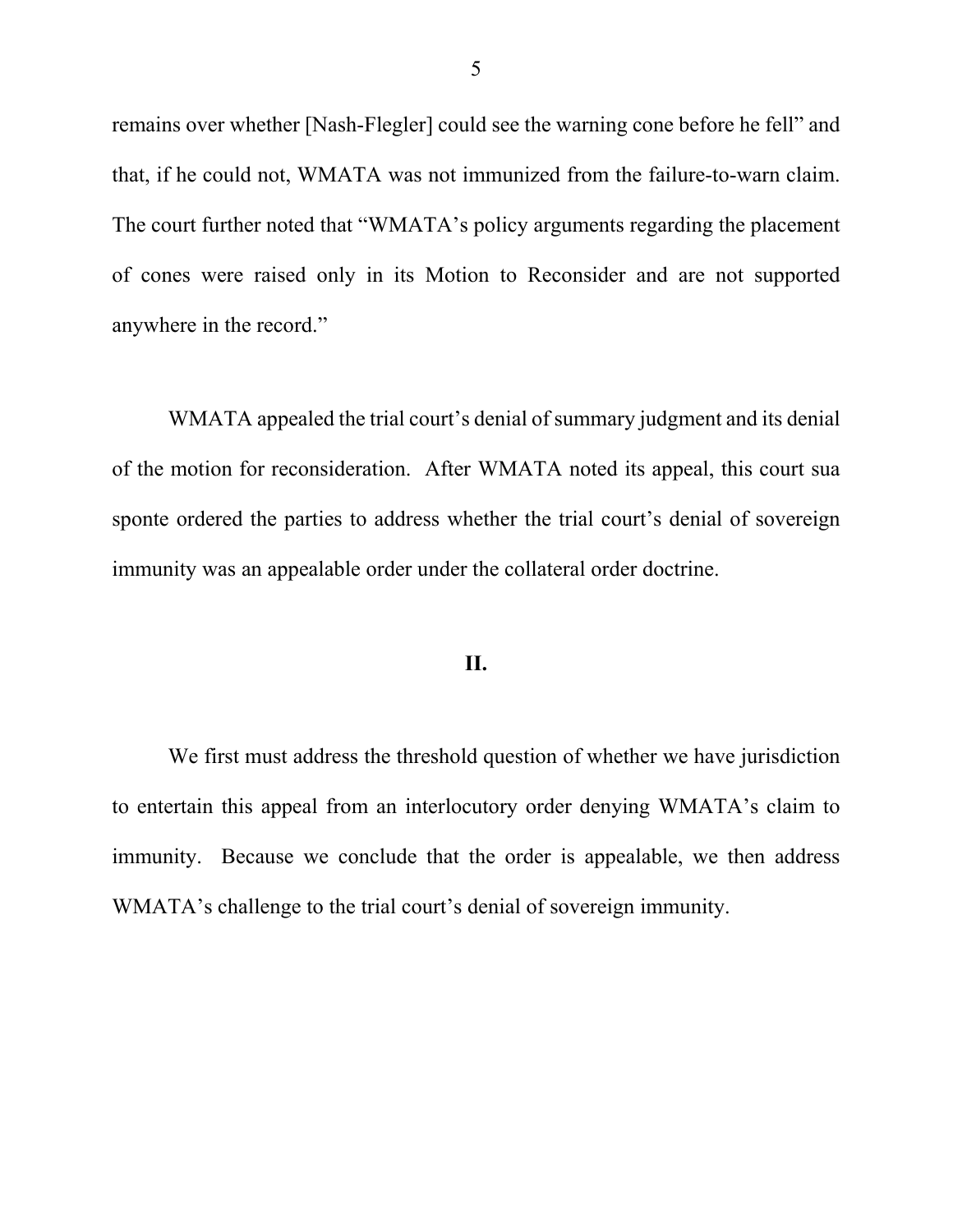**A.**

This court's jurisdiction typically derives from its authority to review "all final orders and judgments of the Superior Court." *See* D.C. Code § 11-721(a)(1) (2012 Repl.); *see also* § 11-721(a)(2) (conferring jurisdiction over certain "interlocutory orders" not at issue here). A final order is one "that resolves the case on its merits" and leaves nothing for the court to do but "execute the judgment." *McNair Builders, Inc. v. Taylor*, 3 A.3d 1132, 1135 (D.C. 2010). A denial of a motion for summary judgment, like the one now before us, is not a final order because it contemplates a continuation of proceedings. *Id.* Such an order may nonetheless be immediately appealable under the collateral order doctrine if it has "a final and irreparable effect on important rights of the parties." *Id.* (quoting *Finkelstein, Thompson & Loughran v. Hemispherx Biopharma, Inc.*, 774 A.2d 332, 339 (D.C. 2001)) (internal quotation marks omitted).

WMATA argues that the trial court's denial of sovereign immunity is appealable under the collateral order doctrine. *See Cohen v. Beneficial Indus. Loan Corp.*, 337 U.S. 541, 545-57 (1949). This threshold issue appears to be one of first impression for this court. For the collateral order doctrine to apply, so that a nonfinal order is nonetheless appealable, the order being challenged must satisfy three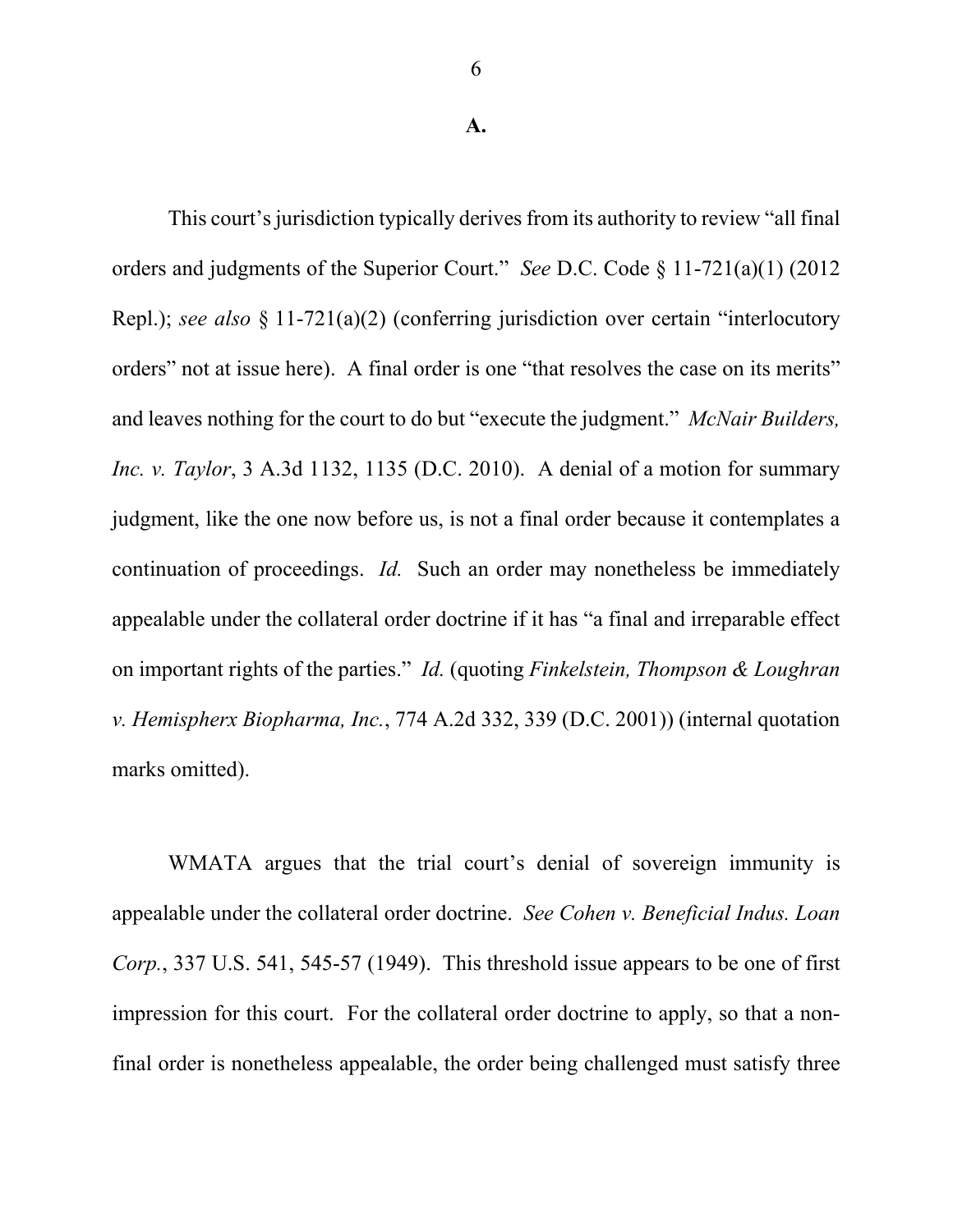requirements: "(1) it must conclusively determine a disputed question of law, (2) it must resolve an important issue that is separate from the merits of the case, and (3) it must be effectively unreviewable on appeal from a final judgment." *McNair Builders*, 3 A.3d at 1135.

WMATA argues, and Nash-Flegler does not dispute, that the first two criteria are satisfied here. That is, it is undisputed that the denial of sovereign immunity conclusively determined a disputed question of law, and that legal issue is important and separate from the merits of the case. We agree on both points. As to the first criterion, whether sovereign immunity applies is a question of law. *Princz v. Fed. Republic of Germany*, 26 F.3d 1166, 1168 (D.C. Cir. 1994) ("entitlement to sovereign immunity" raises "matters of law"); *D.C. Hous. Auth. v. Pinkney*, 970 A.2d 854, 860 (D.C. 2009) ("We review a trial court's determination regarding the applicability of sovereign immunity de novo."). The trial court conclusively resolved the question both in its initial order denying summary judgment and in its denial of the motion for reconsideration.<sup>1</sup> As to the second criterion, sovereign

<sup>&</sup>lt;sup>1</sup> While the trial court suggested WMATA might ultimately have immunity from liability if the evidence at trial demonstrated the warning cone was visible to deboarding passengers—and so in that sense its ruling might be seen as inconclusive or non-legal—that does not affect the analysis. The trial court conclusively resolved the legal question of whether sovereign immunity protected WMATA from proceeding to trial at all. That itself is an important question. Sovereign immunity,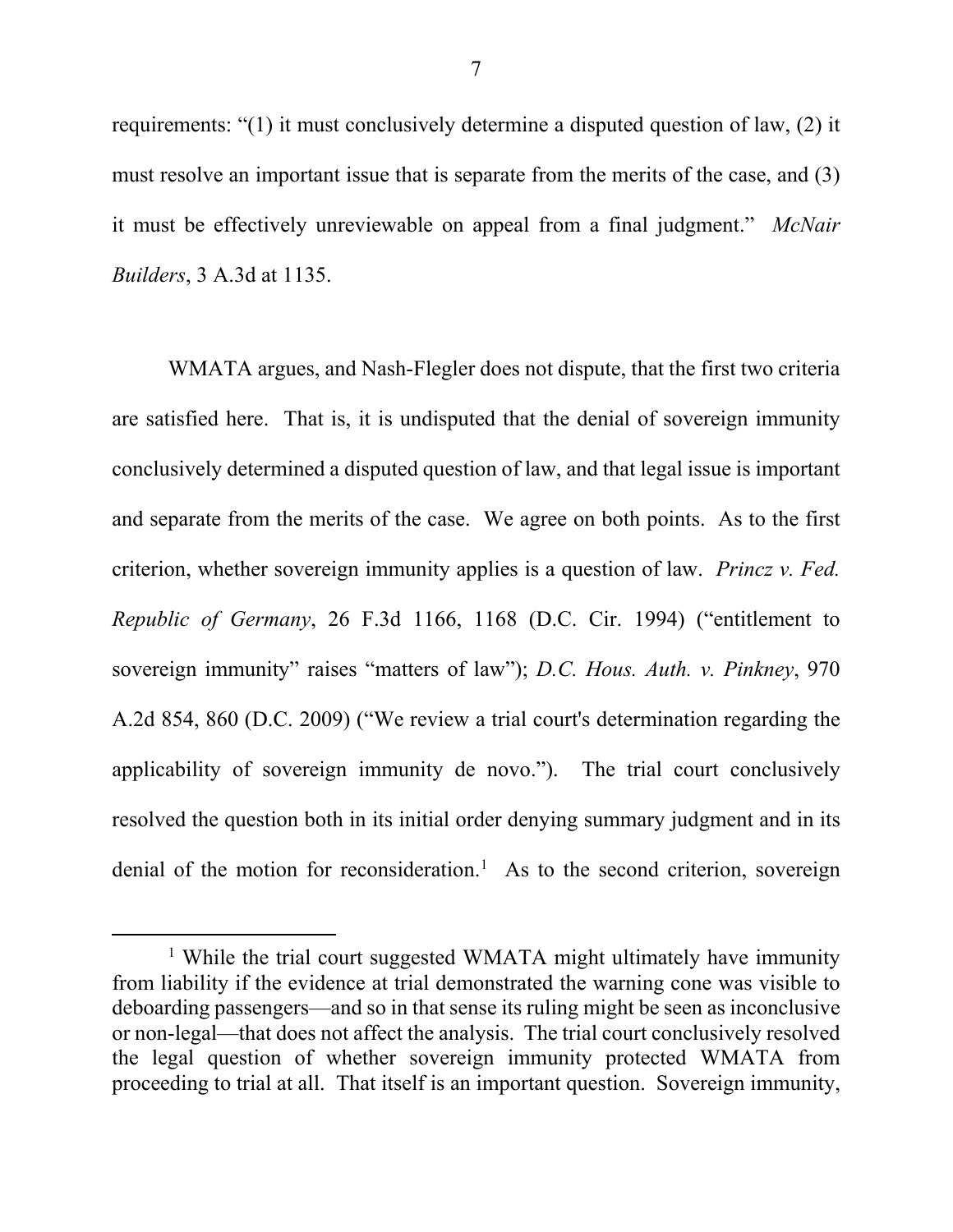immunity is an important question separate from the merits of the case. In *Mitchell v. Forsyth*, the Supreme Court explained that "immunity is in part an entitlement not to be forced to litigate the consequences of official conduct," so that "a claim of immunity is conceptually distinct from the merits of the plaintiff's claim that his rights have been violated." 472 U.S. 511, 527-28 (1985). While *Mitchell* concerned a qualified immunity defense, its reasoning applies just as readily to a sovereign immunity defense.

The parties confine their disagreement on this threshold question to the third criterion: whether the trial court's denial of sovereign immunity would be "effectively unreviewable if review is to be left until later." *McNair Builders*, 3 A.3d at 1136 (quoting *Will v. Hallock*, 546 U.S. 345, 353 (2006)). We agree with WMATA that a denial of sovereign immunity is effectively unreviewable if it cannot be reviewed until after trial. To understand why that is, we first note that WMATA's immunity stems from the compact in which Maryland, Virginia, and the District of Columbia created WMATA and conferred their own sovereign immunity upon it.

 $\overline{a}$ 

in substantial part, "is an immunity from trial and the attendant burdens of litigation, and not just a defense to liability on the merits." *Rush-Presbyterian-St. Luke's Med. Ctr. v. Hellenic Republic*, 877 F.2d 574, 576 n.2 (7th Cir. 1989). Moreover, as we explain *infra* n.5, we disagree with the trial court that WMATA's entitlement to sovereign immunity hinges on the visibility of the cone to deboarding passengers.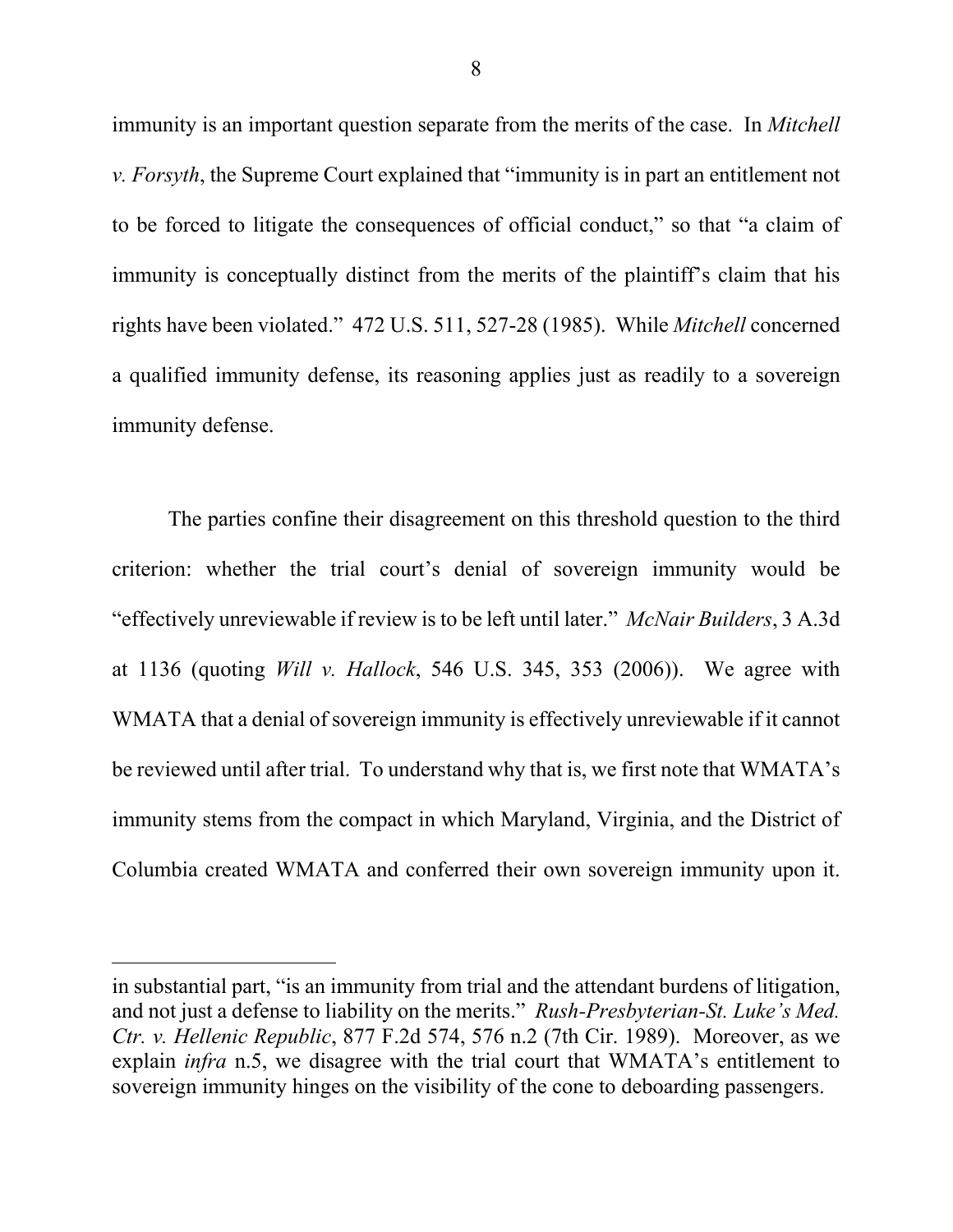*See Barksdale-Showell*, 965 A.2d at 20; Pub. L. No. 89-774, 80 Stat. 1324 (1966) (codified as amended at D.C. Code §§ 9-1107.01 to -1107.12 (2001)). That immunity is essentially a statutorily conferred and circumscribed version of Eleventh Amendment immunity that states themselves enjoy. Like the sovereign immunity of states, WMATA's entitlement to sovereign immunity "is an *immunity from suit*  rather than a mere defense to liability" and "is effectively lost if a case is erroneously permitted to go to trial." *Puerto Rico Aqueduct & Sewer Auth. v. Metcalf & Eddy, Inc.*, 506 U.S. 139, 144 (1993) (quoting *Mitchell*, 472 U.S. at 526)). A trial court's denial of a sovereign immunity defense therefore satisfies this third and final prong of the collateral order doctrine.

The United States Court of Appeals for the District of Columbia Circuit has reached the same conclusion. In *KiSKA*, for instance, the D.C. Circuit held that WMATA's entitlement to immunity was immediately appealable under the collateral order doctrine. 167 F.3d at 610-11 (quoting *Rendall–Speranza v. Nassim*, 107 F.3d 913, 916 (D.C. Cir. 1997)). Similarly, in *Abdulwali*, the D.C. Circuit concluded that the trial court's denial of WMATA's sovereign immunity defense to a failure-to-warn claim—the very type of claim we confront here—was immediately appealable. 315 F.3d at 304; *cf. Hornstein v. Barry*, 560 A.2d 530, 536 n.15 (D.C. 1989) (en banc) (D.C. Circuit's precedents are particularly persuasive authority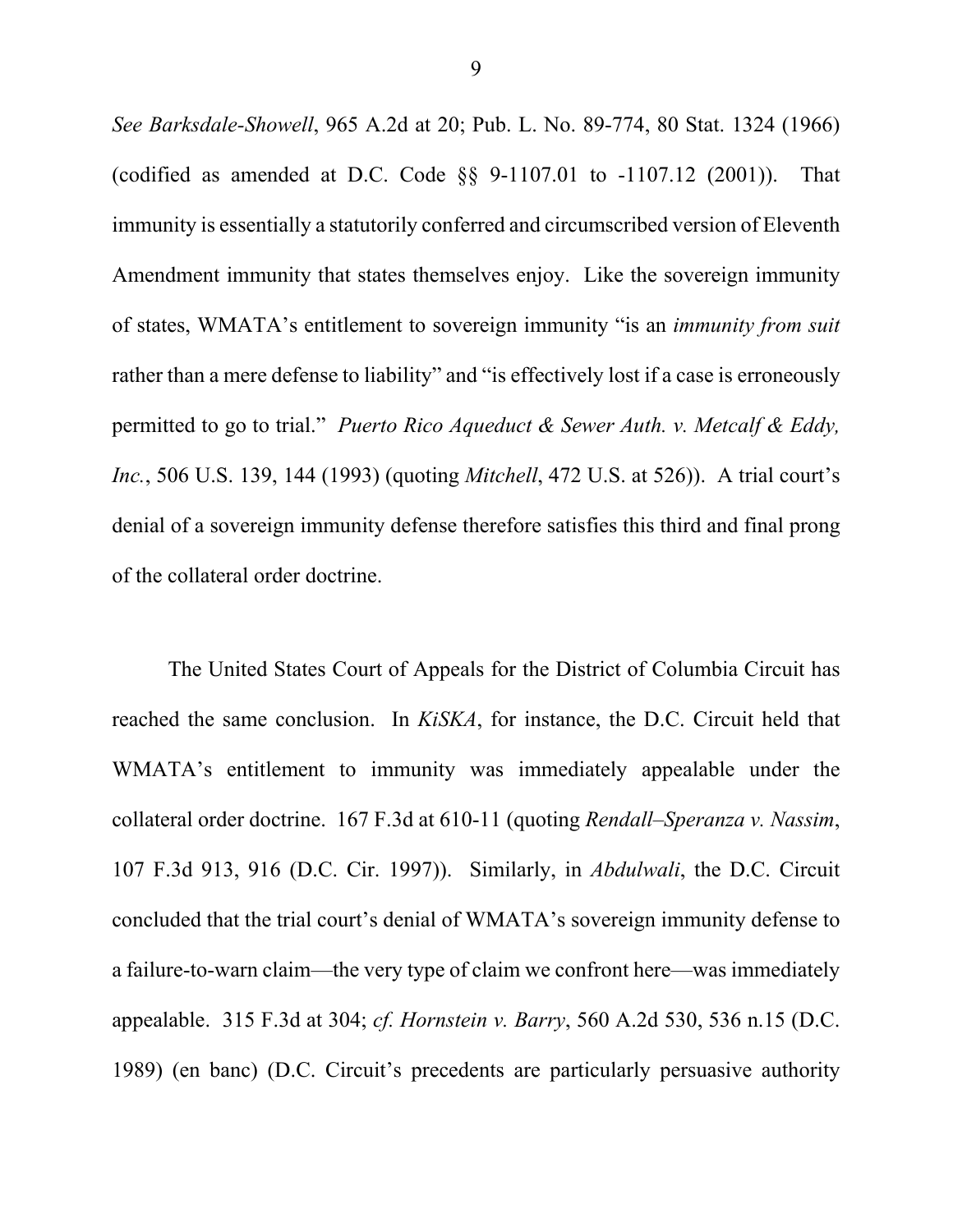where there is an interest in "harmony between court systems and uniformity of result in the same geographical area").

Nash-Flegler counters that in *Will v. Hallock*, which postdates those D.C. Circuit opinions, the Supreme Court altered the calculus in a manner suggesting this is not an appealable order. *See generally* 546 U.S. 345 (2006). We disagree. In *Will*, the Court explained that "when asking whether an order is 'effectively' unreviewable if review is to be left until later" under the third prong of the collateral order doctrine, "it is not mere avoidance of a trial, but avoidance of a trial that would imperil *a substantial public interest*, that counts." 546 U.S. at 353 (emphasis added). In applying that test, the Court held that the trial court's rejection of a defense under the judgment bar of the Federal Tort Claims Act (FTCA)—which, had it applied, would have barred plaintiff's suit against government agents from proceeding to trial—was not an immediately appealable collateral order. 2 *Id.* at 347. In reaching that conclusion, the court detailed why FTCA's judgment bar is not like a claim to

<sup>&</sup>lt;sup>2</sup> The judgment bar at issue in *Will* protects federal employees from suit where the claimant has brought an action against the United States under FTCA, that action has gone to judgment, and the suit against the employee concerns the same subject matter. 28 U.S.C. § 2676 ("The judgment in an action under section 1346(b) of this title shall constitute a complete bar to any action by the claimant, by reason of the same subject matter, against the employee of the government whose act or omission gave rise to the claim.").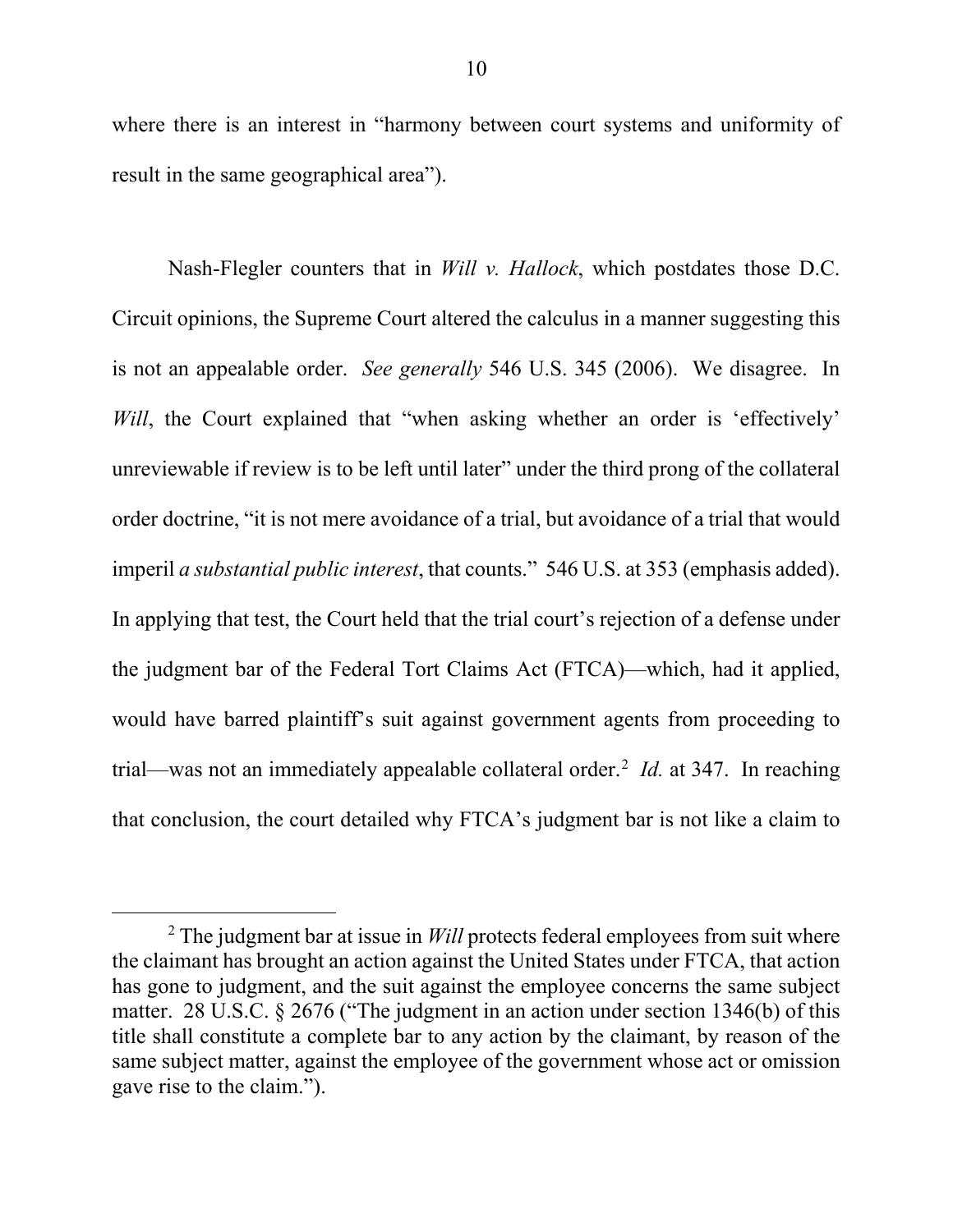sovereign immunity, but is more akin to "the defense of claim preclusion, or res judicata." *Id.* at 354. That is because the judgment bar does not protect anybody from suit absent its "essential procedural element," namely, that it "can be raised only after a case under [FTCA] has been resolved in the government's favor." *Id.* at 354. In short, the judgment bar at issue in *Will* is not designed to, and does not in fact, protect anybody from the burdens of going to trial generally. It protects them only from duplicative litigation where the United States has already succeeded in a prior action about the same subject matter. For that reason, it could not be said to advance "a substantial public interest" in avoiding trial altogether. *Id.* at 353-55.

Nash-Flegler also relies on this court's opinion in *McNair Builders*, in which we held that the trial court's rejection of a private party's claim to the judicial proceedings privilege was not immediately appealable. 3 A.3d at 1142. The judicial proceedings privilege protects litigants and their attorneys from "actions in defamation for communications" made in the course of "judicial proceedings." *Arneja v. Gildar*, 541 A.2d 621, 623 (D.C. 1989). But just as the Supreme Court did in *Will*, our court took pains to explain why the judicial proceedings privilege "does not protect a substantial public interest of [a] 'high order,'" *McNair Builders*, 3 A.3d at 1138, and we further highlighted sovereign immunity as a doctrine that does protect such high-order public interests. *Id.* at 1139 (explaining that the judicial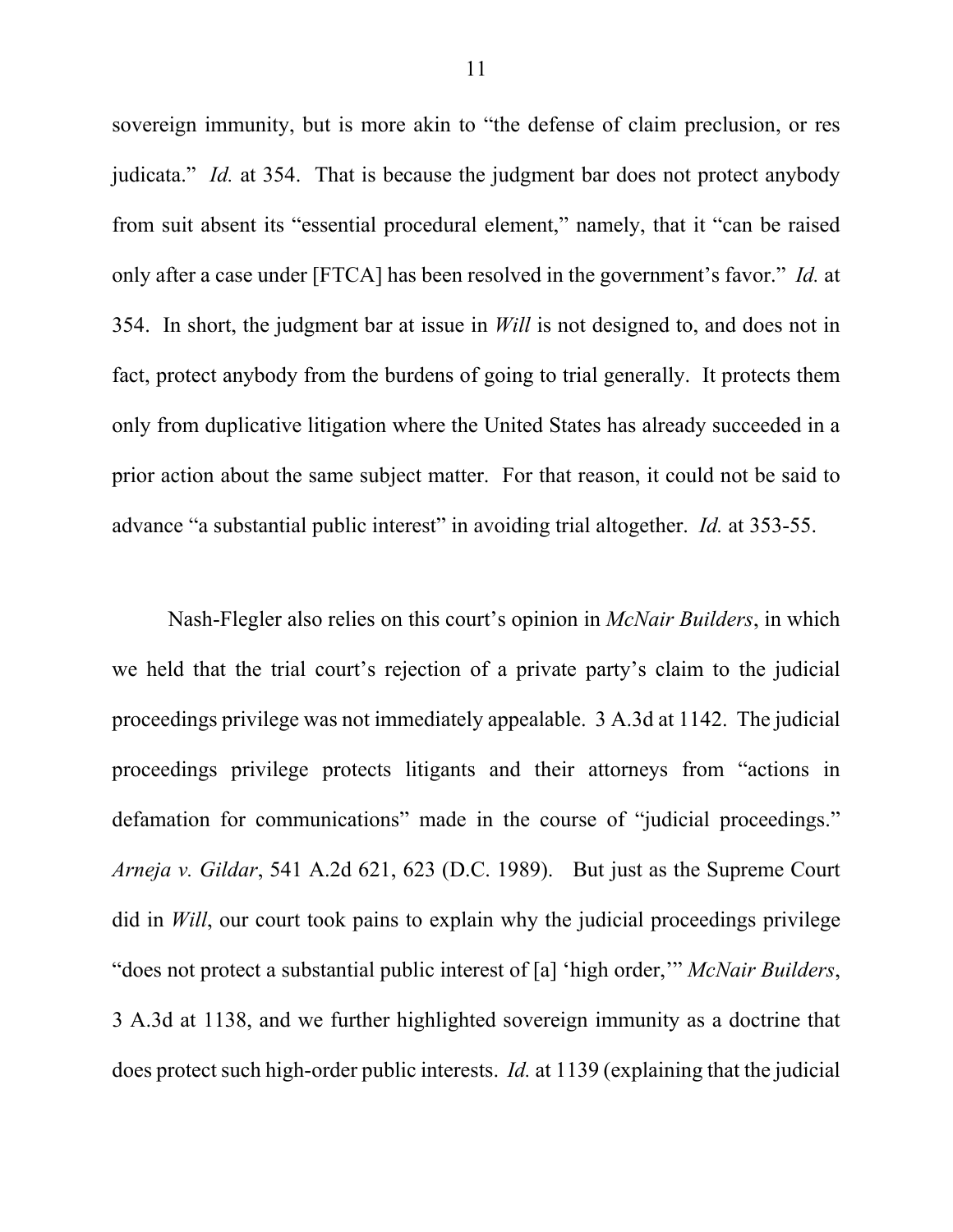proceedings privilege does "not compare with the public interests" of "preserving the ability of officials to carry out their public duties" and "ensuring the sovereign rights of states"); *id.* at 1141 & n.11. *McNair Builders* thus lends support to WMATA's view that this is an appealable collateral order, not to Nash-Flegler's contrary view.

Finally, Nash-Flegler argues that it is the limited nature of WMATA's sovereign immunity that renders its interests in avoiding litigation insubstantial for purposes of the collateral order doctrine's third prong. He stresses that WMATA's sovereign immunity is not an absolute bar to suit, but applies only when WMATA's actions are in the performance of a governmental function. *See* D.C. Code § 9-1107.01(80) (conferring immunity "for any torts occurring in the performance of a governmental function"); *see also infra* Part II.B. It is true enough that there are limitations on WMATA's sovereign immunity, but the same is true of the sovereign immunity enjoyed by the District itself. *See Wade v. District of Columbia*, 310 A.2d 857, 860 (D.C. 1973) (en banc) ("[T]he District is immune from suit only if the act complained of was committed in the exercise of a discretionary function; if committed in the exercise of a ministerial function the District must respond."); *see also WMATA v. O'Neill*, 633 A.2d 834, 838 & n.8 (D.C. 1993). Those limits on the reach of sovereign immunity do not render the interests protected by it any less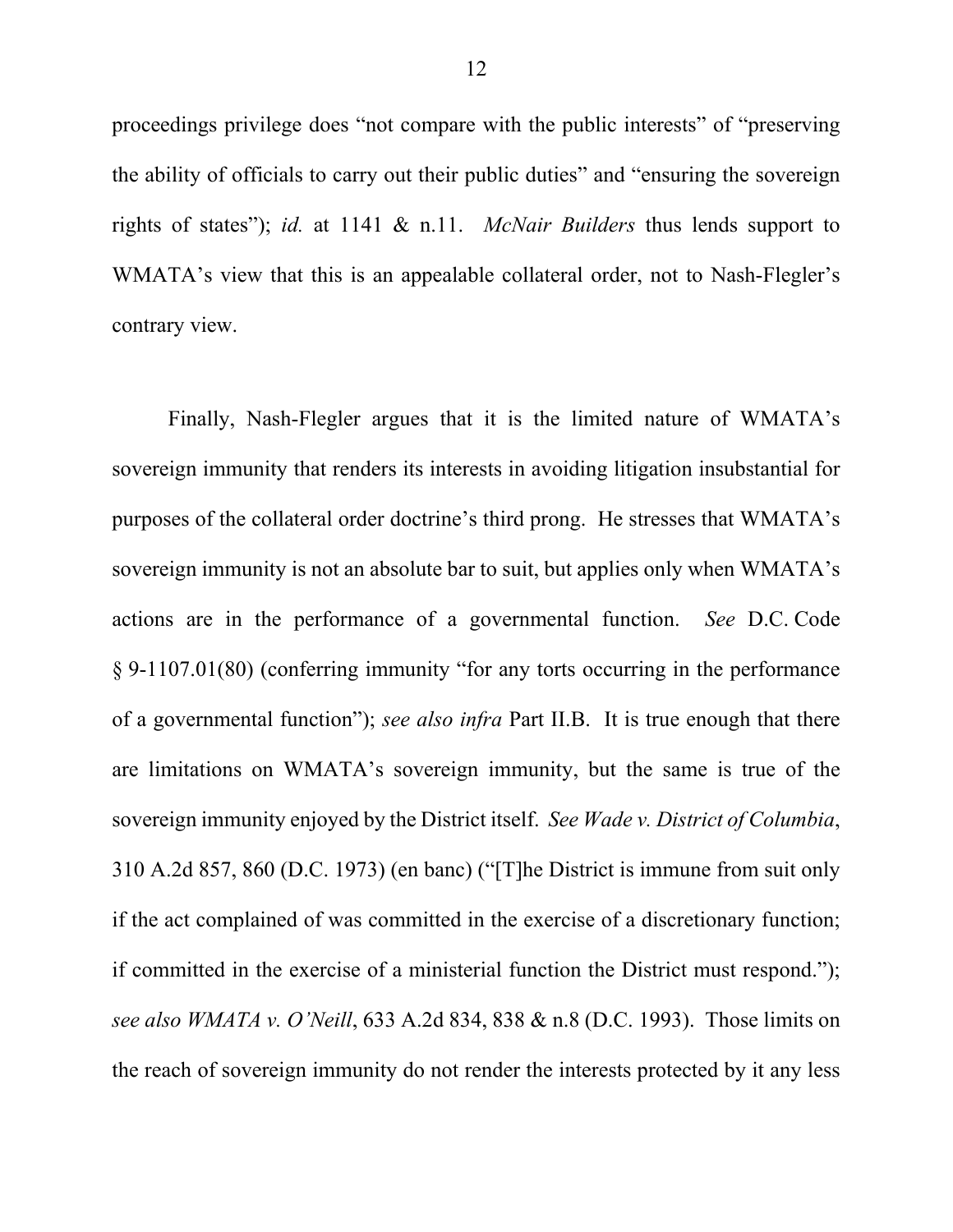substantial in cases to which it does extend. Because those interests can only be effectively vindicated via interlocutory appeal, prior to any trial, we hold the denial of WMATA's sovereign immunity defense is an immediately appealable order.

#### **B.**

We now turn to the question of whether the trial court erred in denying WMATA's sovereign immunity defense. That is a legal question we review de novo, *Aguehounde v. District of Columbia*, 666 A.2d 443, 447 (D.C. 1995), though it "may turn on factual determinations that are made by the trial court," to which we owe deference, *J.C. v. District of Columbia*, 199 A.3d 192, 206 (D.C. 2018) (remanding grant of sovereign immunity for further factual findings regarding "the extent to which each specific action alleged was or was not driven by a District policy").

Under section 80 of the compact establishing WMATA and conferring immunity upon it, WMATA's immunity extends to acts "occurring in the performance of a governmental function," but does not protect it from suits for "torts . . . committed in the conduct of any proprietary function." D.C. Code § 9-1107.01(80). Our precedents have since interpreted that statutory test to be the same "two-part test" that federal courts apply when interpreting the "discretionary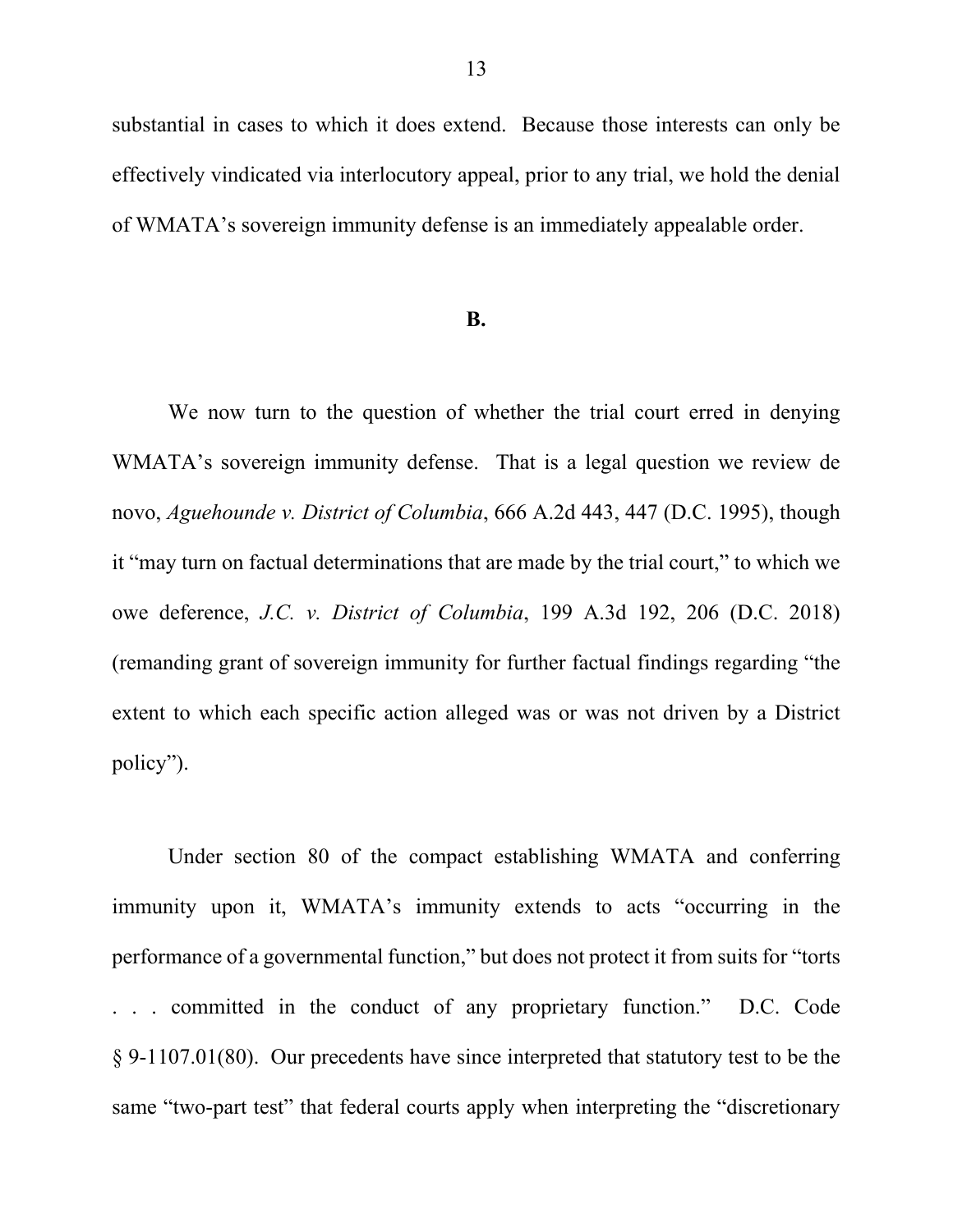function" exception to the Federal Tort Claims Act. *Barksdale-Showell*, 965 A.2d at 20 (citing *McKethean v. WMATA*, 588 A.2d 708, 713 (D.C. 1991)). In applying that test, we first ask whether the lawsuit targets a "quintessentially governmental activity"; if it does, immunity applies. *Id.* We need not dwell on this first question as WMATA does not contend that it was performing a quintessential governmental function here, nor do we think that it was. Our analysis instead focuses on the second part of the test.

Under this second part, we ask whether WMATA was engaged in a "discretionary function" that "involve[d] balancing various economic, political, and social considerations."3 *Aguehounde*, 666 A.2d at 448. Immunity extends to those discretionary acts to "prevent judicial 'second-guessing' of legislative and administrative decisions grounded in social, economic, and political policy through the medium of an action in tort." *United States v. Varig Airlines*, 467 U.S. 797, 814 (1984); *see also Wade*, 310 A.2d at 860 (explaining distinction between

<sup>&</sup>lt;sup>3</sup> We often contrast discretionary functions with "ministerial" acts in which a "statute, regulation, or policy specifically prescribes a course of action" so that there is "'no rightful option but to adhere to the directive.'" *Barksdale-Showell*, 965 A.2d at 21 (quoting *United States v. Gaubert*, 499 U.S. 315, 322-23 (1991)). But, importantly, not every non-ministerial act is a discretionary act protected by sovereign immunity. "Only discretionary actions 'grounded in social, economic, and political policy'" are protected. *Usoyan v. Republic of Turkey*, 6 F.4th 31, 45 (D.C. Cir. 2021) (quoting *Gaubert*, 499 U.S. at 323)).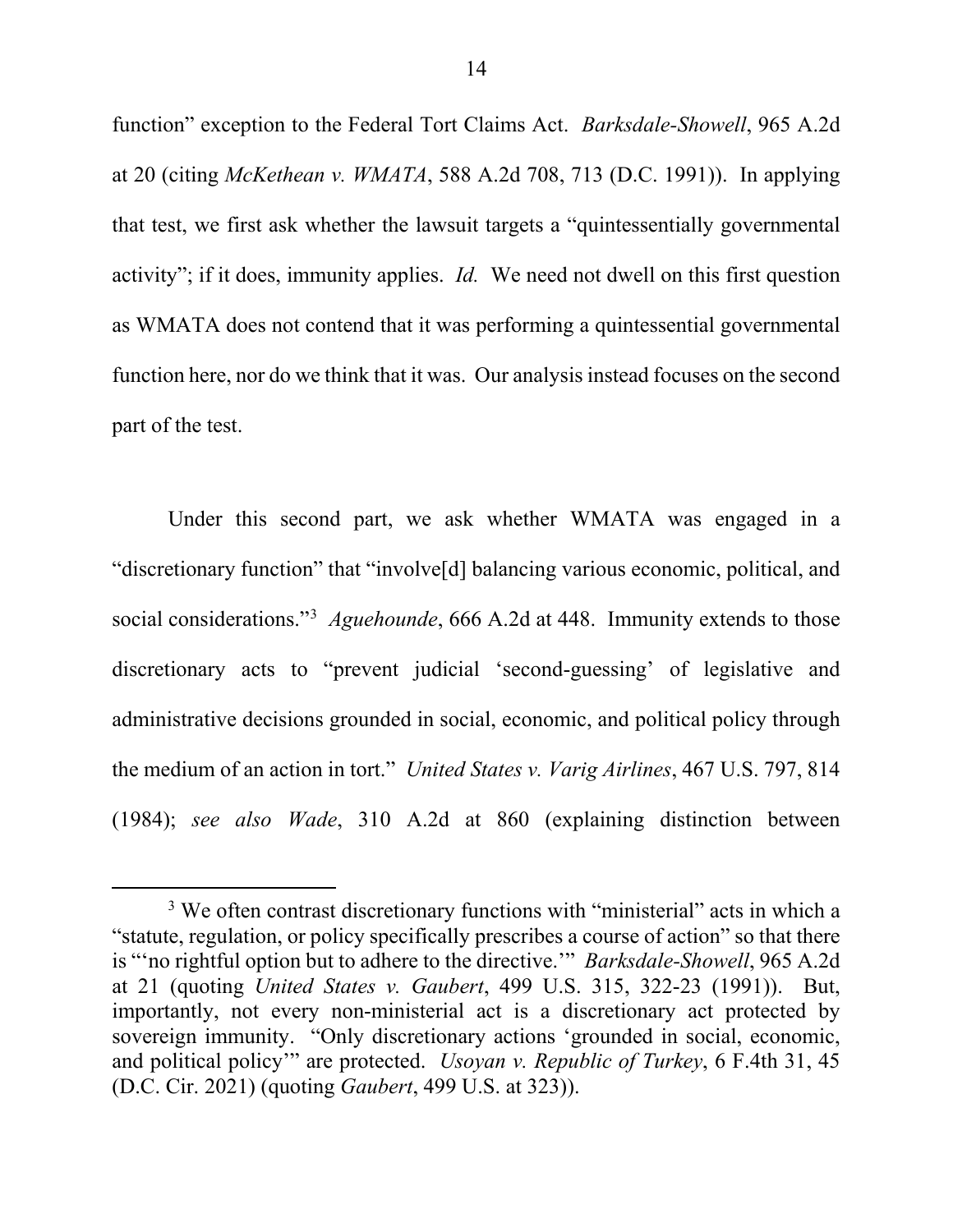discretionary and ministerial acts). Discretionary activity "is not confined to the policy or planning level," and can include day-to-day operational activities, provided the decisions at issue "involved an exercise of 'political, social, or economic judgment.'" *Burkhart v. WMATA*, 112 F.3d 1207, 1216-17 (D.C. Cir. 1997) (quoting *Gaubert*, 499 U.S. at 323).

In this case, the trial court correctly observed that the record is devoid of any political, social, or economic judgments that informed the WMATA employee's decision to place only a single cone on the Metro platform. WMATA contends that is immaterial, so long as it can articulate some plausible policy considerations that might have informed the decision about how or whether to warn deboarding passengers about the platform's conditions. WMATA manages to do that, as it asserts that it may have chosen to limit the number of warnings to increase their impact, and therefore efficacy; or that its decision to place but a single cone on the Metro platform could have been animated by concerns about passenger panic and bottlenecking had the warnings been more prevalent. What matters, in WMATA's view, is whether its actions were "susceptible to policy judgment," *KiSKA*, 321 F.3d at 1159, not whether there was an actual policy judgment made.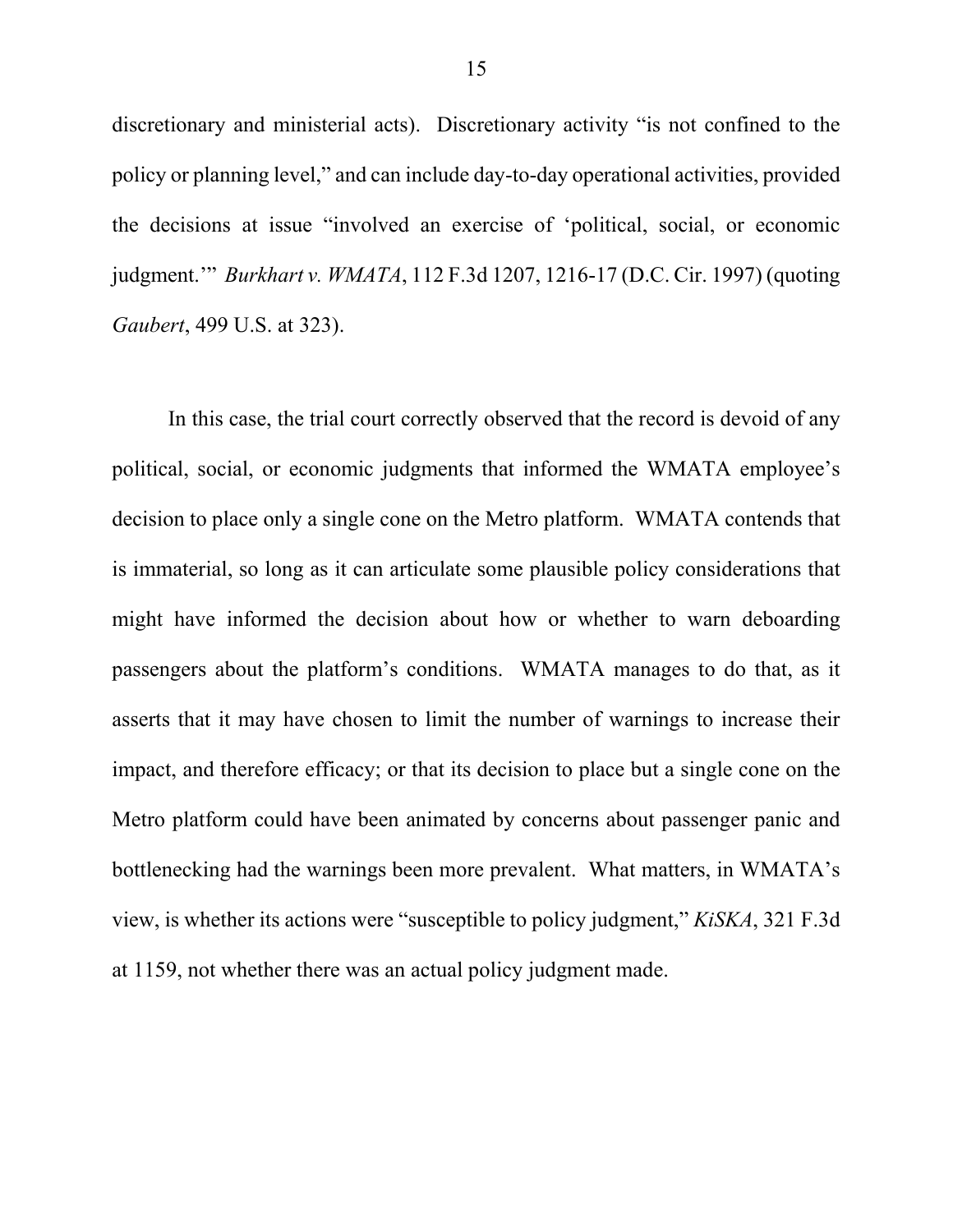That paints with too broad a brush. "[N]early every government action is, at least to some extent, subject to 'policy analysis,'" and a decision is not protected by sovereign immunity simply because it involves "the faintest hint of policy concerns." *Cope v. Scott*, 45 F.3d 445, 448-49 (D.C. Cir. 1995); *Usoyan v. Republic of Turk.*, 6 F.4th 31, 45 (D.C. Cir. 2021) (same). When there is no evidence that a decision was in fact animated by policy concerns, at least, sovereign immunity will apply only if the "nature" of the decision itself is "fraught . . . with public policy considerations." *Cope*, 45 F.3d at 450; *Usoyan*, 6 F.4th at 47. "The mere presence of choice . . . does not trigger" sovereign immunity. *Cope*, 45 F.3d at 449. Immunity extends only "where the question is not negligence but social wisdom, not due care but political practicability, not reasonableness but economic expediency." *Id.* at 450 (internal quotation marks omitted); *Usoyan*, 6 F.4th at 45.

The decision to place a single warning cone on the Metro platform—as opposed to, say, many cones, or broadcasting a warning message to deboarding passengers—is not a decision that by its nature is so fraught with policy considerations as to bring it within sovereign immunity's protections. This case is in stark contrast to *Abdulwali*, on which WMATA places considerable reliance, in that respect. In *Abdulwali*, the plaintiff alleged that WMATA had not provided adequate warnings about the dangers of passing between Metro cars when it posted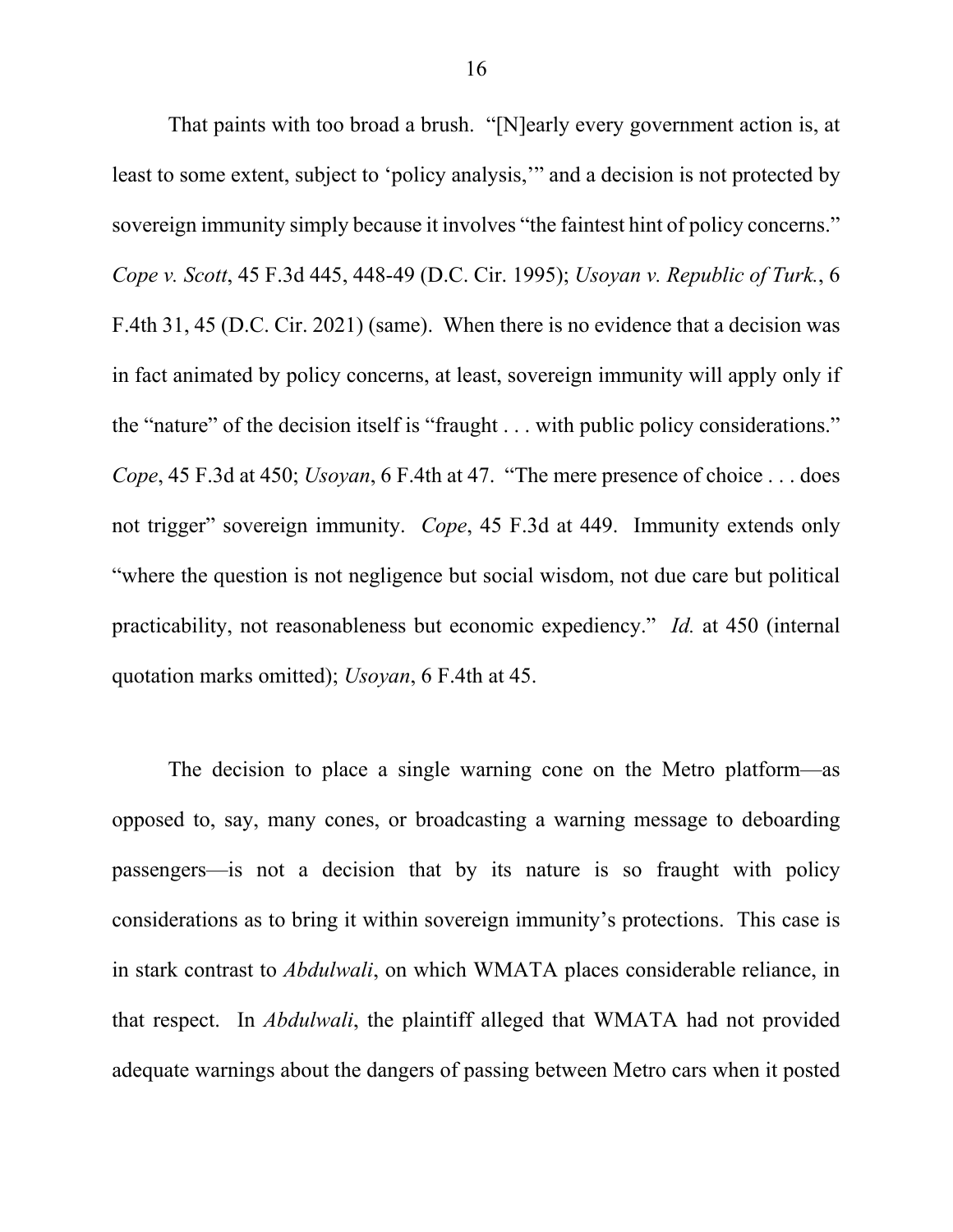"on each bulkhead door" signs "that read 'No Passage—Except in Emergency.'" 315 F.3d at 303. The D.C. Circuit held that WMATA was protected by sovereign immunity because the plaintiff's suit was "aimed at the design of the signs as specified in the Transit Car Contract" that WMATA had entered into when providing the technical specifications of those signs. *Id.* at 305. The court reasoned that the design of those warning signs "required judgments that were by their nature susceptible to policy analysis" and that WMATA "makes discretionary choices when establishing plans, specifications or schedules regarding the Metro system." *Id.* (internal quotation marks omitted).

The same is not true of a single WMATA employee's seemingly random decision (for all the evidence reveals) about whether and where to place warning cones. It is a strain to conceive of that decision as an example of system planning. Each failure-to-warn case on which WMATA relies involves relatively high-level, policy-laden decisions that bear little resemblance to the challenged decision about cone placement. *See Dant v. District of Columbia*, 829 F.2d 69, 74-75 (D.C. Cir. 1987) (holding that the complex design of its system-wide fare collection apparatus is "approved by WMATA in the exercise of its policy discretion."); *Wainwright v. WMATA*, 903 F. Supp. 133, 138 (D.D.C. 1995) (noting that "[a]nalogous matters, like whether to install traffic lights or roadway markings, have been deemed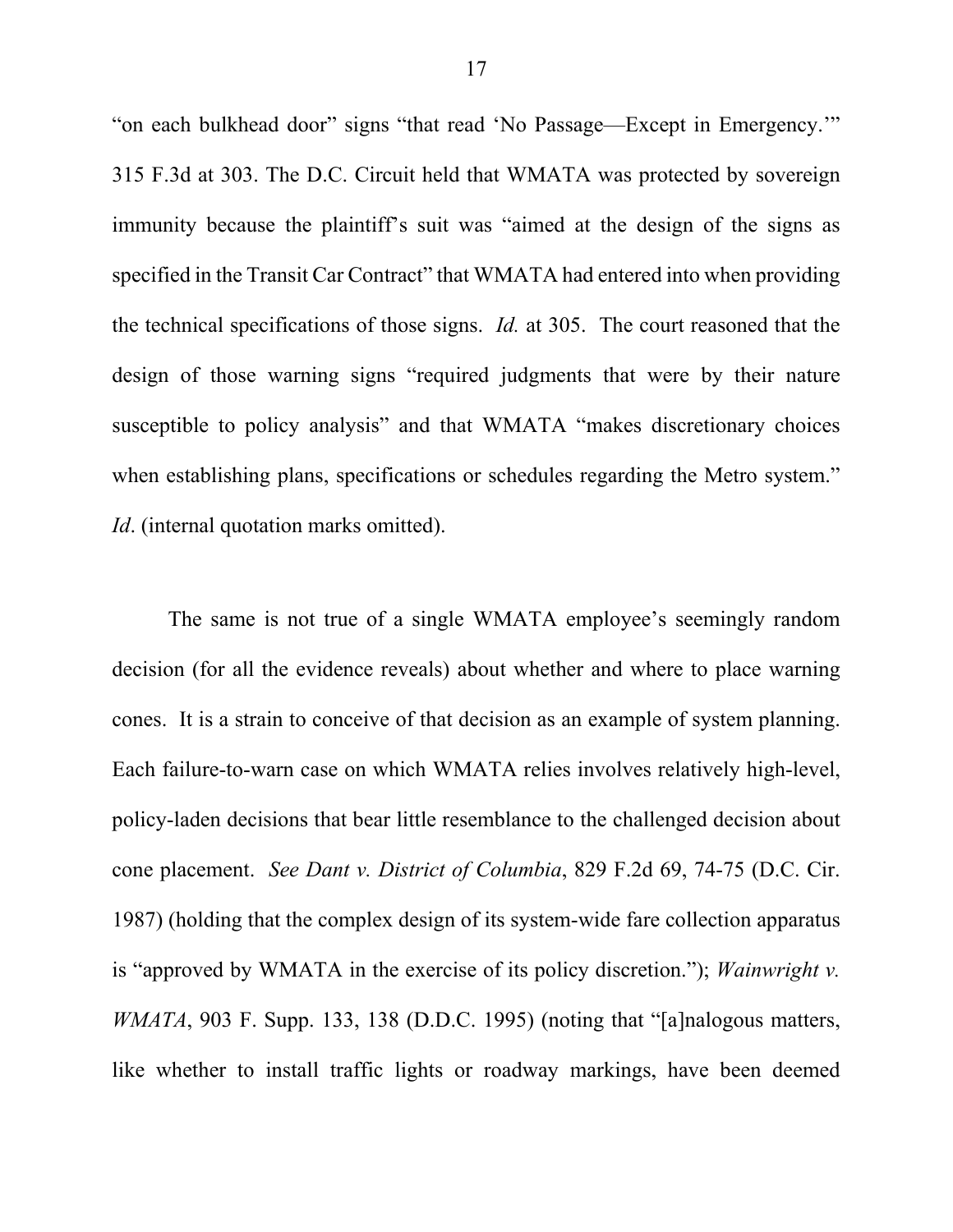discretionary as well" and finding that WMATA was immune from suit for its failure to post presumably permanent warnings about the dangers of escalator comb plates); *Minns v. United States*, 155 F.3d 445, 452 (4th Cir. 1998) (holding that "the decision whether to warn soldiers and their families of the potential effects of inoculations and pesticides" was a "judgment call" that implicates other military considerations like cohesion, and therefore "falls . . . at the core of the discretionary function exception."); *Shuman v. United States*, 765 F.2d 283, 291 (1st Cir. 1985) (finding that a decision not to warn contractors of asbestos hazards fell within the discretionary function exception); *Ford v. Am. Motors Corp.*, 770 F.2d 465, 467 (5th Cir. 1985) (finding that the Postal Service's decision to sell used jeeps without warning of their rollover risks was a discretionary act).<sup>4</sup>

This case presents a far weaker claim to immunity than other cases in which immunity has been denied. Consider *Cope*, in which the D.C. Circuit held that "the discretion regarding where and what type of signs to post [along a slippery stretch of road in Rock Creek Park] is not the kind of discretion[ary]" decision entitled to immunity. 45 F.3d at 451. *Cope* held that the location of those traffic signs was

<sup>&</sup>lt;sup>4</sup> The challenged decision here is similarly distinguishable from the hiring, supervision, and training decisions immunized in *Burkhart*, 112 F.3d at 1217. Personnel decisions are inherently more likely to require economic and policy considerations than the placement of temporary warning cones.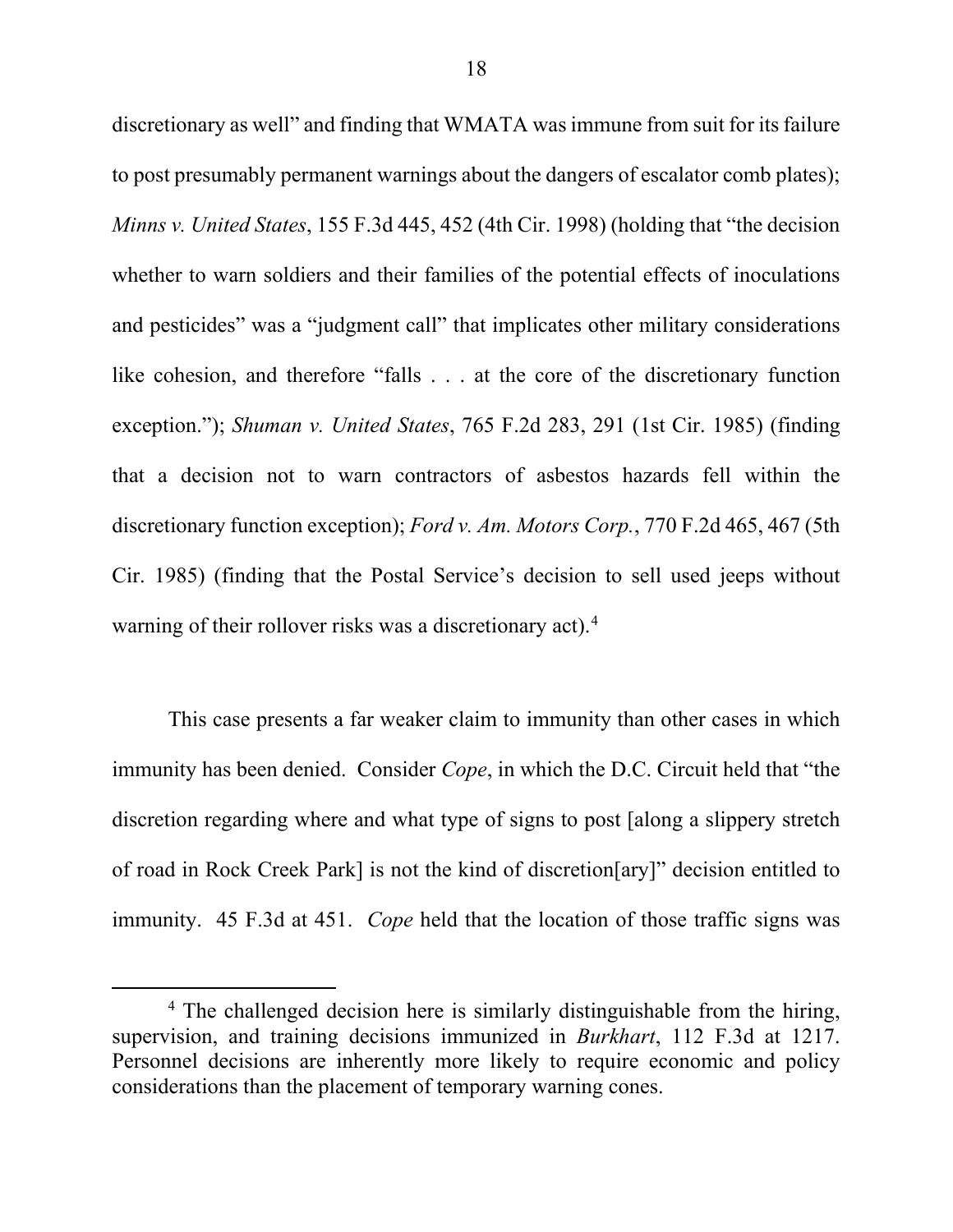fundamentally rooted in "engineering and aesthetic considerations" and therefore was insufficiently "fraught with public policy considerations" to be immunized. *Id.* at 451-52. *Cope* makes clear that decisions about where to post warnings—even those that are permanently in place (unlike the cone here)—are not necessarily immune from tort suits.

This court relied on *Cope* in *Barksdale-Showell*, a case concerning WMATA's failure to provide any warning about a wet and icy escalator. The conceivable policy rationales that WMATA now articulates would have been applicable there as well—concerns about diluting the efficacy of warnings, passenger bottlenecking, tripping hazards, etc. We nonetheless held that "WMATA's lack of a policy underlying its decision not to warn . . . is certainly not the kind of 'social, economic, or political' decision that Congress intended to immunize from suit." 965 A.2d at 22 n.4. The same is true here. WMATA persists that we should not rely on *Barksdale-Showell* because the sovereign immunity analysis in that case was conducted sua sponte after WMATA failed to raise a sovereign immunity defense at trial or on appeal. *Id*. We disagree. Because sovereign immunity presents a jurisdictional question, we were obliged to address it in *Barksdale-Showell*, it was necessary to our disposition, and our analysis on the point is therefore binding precedent. *Parker v. K & L Gates, LLP*, 76 A.3d 859, 873